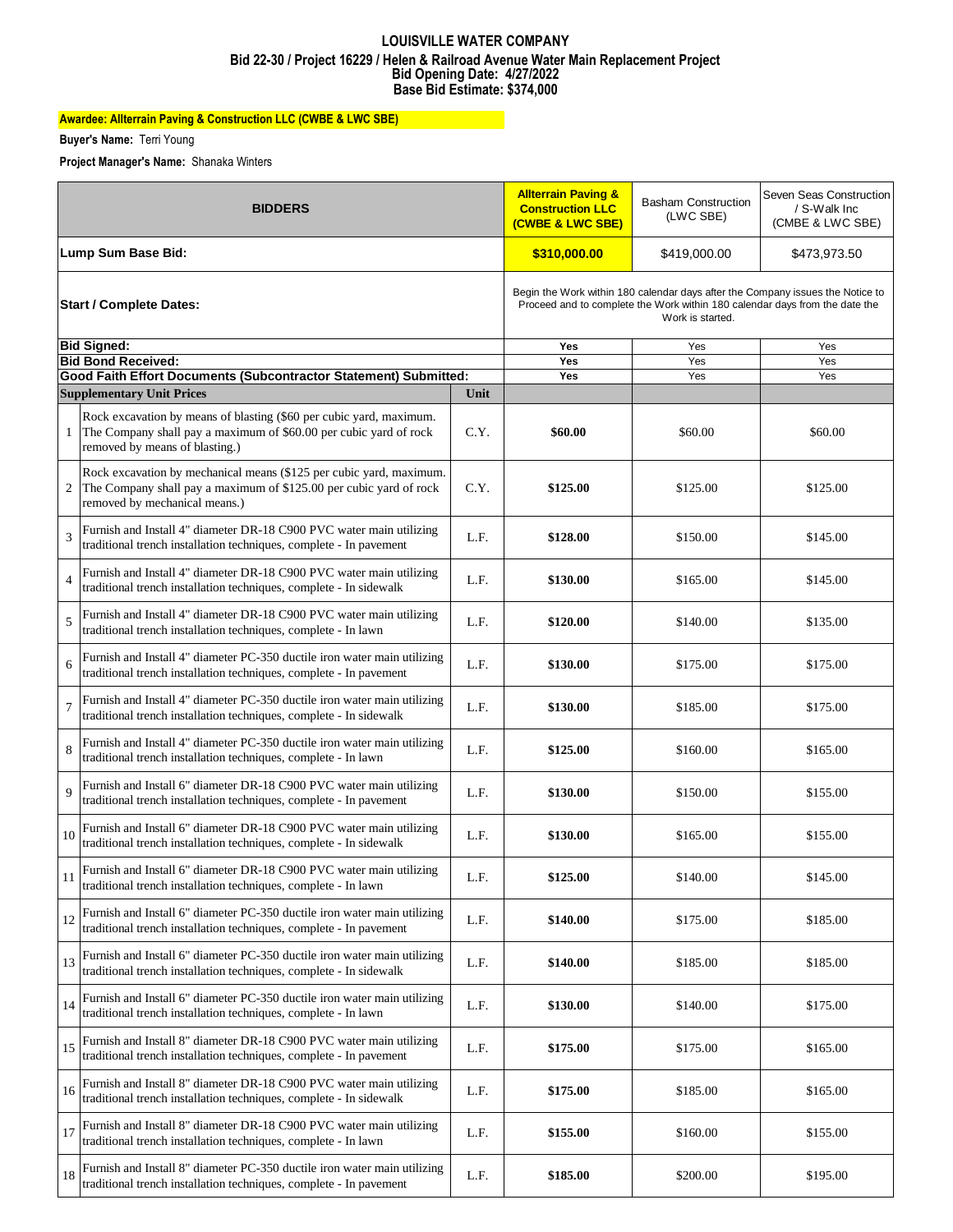#### **Bid Opening Date: 4/27/2022 Base Bid Estimate: \$374,000 LOUISVILLE WATER COMPANY Bid 22-30 / Project 16229 / Helen & Railroad Avenue Water Main Replacement Project**

# **Awardee: Allterrain Paving & Construction LLC (CWBE & LWC SBE)**

**Buyer's Name:** Terri Young

**Project Manager's Name:** Shanaka Winters

| <b>BIDDERS</b> |                                                                                                                                                | <b>Allterrain Paving &amp;</b><br><b>Construction LLC</b><br>(CWBE & LWC SBE) | <b>Basham Construction</b><br>(LWC SBE) | Seven Seas Construction<br>/ S-Walk Inc<br>(CMBE & LWC SBE) |             |
|----------------|------------------------------------------------------------------------------------------------------------------------------------------------|-------------------------------------------------------------------------------|-----------------------------------------|-------------------------------------------------------------|-------------|
| 19             | Furnish and Install 8" diameter PC-350 ductile iron water main utilizing<br>traditional trench installation techniques, complete - In sidewalk | L.F.                                                                          | \$185.00                                | \$210.00                                                    | \$195.00    |
| 20             | Furnish and Install 8" diameter PC-350 ductile iron water main utilizing<br>traditional trench installation techniques, complete - In lawn     | L.F.                                                                          | \$165.00                                | \$185.00                                                    | \$185.00    |
| 21             | Furnish and install LONG water service adjustment $(5/8" - 3/4")$ ,<br>complete - Relocate                                                     | Each                                                                          | \$3,200.00                              | \$3,500.00                                                  | \$3,000.00  |
| 22             | Furnish and install LONG water service adjustment $(5/8" - 3/4")$ ,<br>complete - Renew                                                        | Each                                                                          | \$3,200.00                              | \$3,200.00                                                  | \$2,900.00  |
| 23             | Furnish and install LONG water service adjustment $(5/8" - 3/4")$ ,<br>complete - Transfer                                                     | Each                                                                          | \$2,600.00                              | \$1,500.00                                                  | \$2,500.00  |
| 24             | Furnish and install LONG water service adjustment $(5/8" - 3/4")$ ,<br>complete - Discontinue                                                  | Each                                                                          | \$800.00                                | \$1,000.00                                                  | \$1,150.00  |
| 25             | Furnish and install SHORT water service adjustment $(5/8" - 3/4")$ ,<br>complete - Relocate                                                    | Each                                                                          | \$2,500.00                              | \$2,800.00                                                  | \$2,600.00  |
| 26             | Furnish and install SHORT water service adjustment $(5/8" - 3/4")$ ,<br>complete - Renew                                                       | Each                                                                          | \$2,500.00                              | \$2,500.00                                                  | \$2,500.00  |
| 27             | Furnish and install SHORT water service adjustment $(5/8" - 3/4")$ ,<br>complete - Transfer                                                    | Each                                                                          | \$1,800.00                              | \$1,500.00                                                  | \$2,100.00  |
| 28             | Furnish and install SHORT water service adjustment $(5/8" - 3/4")$ ,<br>complete - Discontinue                                                 | Each                                                                          | \$800.00                                | \$1,000.00                                                  | \$1,100.00  |
|                | 29 Furnish and install 6" fire hydrant, complete - Short                                                                                       | Each                                                                          | \$6,500.00                              | \$8,000.00                                                  | \$8,500.00  |
|                | 30 Furnish and install 6" fire hydrant, complete - Long                                                                                        | Each                                                                          | \$8,000.00                              | \$9,000.00                                                  | \$10,050.00 |
|                | 31 Preconstruction valve inspection                                                                                                            | Each                                                                          | \$200.00                                | \$250.00                                                    | \$850.00    |
| 32             | Valve excavation and backfill (including backfill, compaction, and<br>pavement restoration)                                                    | Each                                                                          | \$2,500.00                              | \$750.00                                                    | \$3,250.00  |
| 33             | Replace existing valve with new valve (Valve Furnished by<br><b>CONTRACTOR</b> ) - 4"                                                          | Each                                                                          | \$4,500.00                              | \$1,800.00                                                  | \$3,900.00  |
| 34             | Replace existing valve with new valve (Valve Furnished by<br>CONTRACTOR) - 6"                                                                  | Each                                                                          | \$5,000.00                              | \$2,500.00                                                  | \$4,800.00  |
| 35             | Replace existing valve with new valve (Valve Furnished by<br><b>CONTRACTOR) - 8"</b>                                                           | Each                                                                          | \$5,500.00                              | \$3,500.00                                                  | \$6,300.00  |
| 36             | Replace existing valve with new valve (Valve Furnished by<br>CONTRACTOR) - 12"                                                                 | Each                                                                          | \$12,000.00                             | \$6,000.00                                                  | \$9,950.00  |
| 37             | Replace existing valve with new valve (Valve Furnished by<br>CONTRACTOR) - 16"                                                                 | Each                                                                          | \$15,000.00                             | \$15,000.00                                                 | \$13,000.00 |
|                | 38 Furnish and Install new valve along new main - 4"                                                                                           | Each                                                                          | \$3,000.00                              | \$800.00                                                    | \$3,000.00  |
|                | 39 Furnish and Install new valve along new main - 6"                                                                                           | Each                                                                          | \$3,500.00                              | \$1,200.00                                                  | \$4,000.00  |
|                | 40 Furnish and Install new valve along new main - 8"                                                                                           | Each                                                                          | \$4,000.00                              | \$1,500.00                                                  | \$5,500.00  |
|                | 41 Furnish and Install new valve along new main - 12"                                                                                          | Each                                                                          | \$10,000.00                             | \$4,000.00                                                  | \$7,750.00  |
|                | 42 Furnish and Install new valve along new main - 16"                                                                                          | Each                                                                          | \$12,000.00                             | \$11,000.00                                                 | \$10,500.00 |
|                | 43 Milling - Asphalt                                                                                                                           | S.Y                                                                           | \$12.00                                 | \$9.00                                                      | \$13.00     |
|                | 44 Paving - Asphalt                                                                                                                            | S.Y                                                                           | \$18.00                                 | \$14.00                                                     | \$19.00     |
|                | 45 Concrete Sidewalk - Historical Mix                                                                                                          | S.Y                                                                           | \$120.00                                | \$115.00                                                    | \$130.00    |
|                | 46 Concrete Sidewalk                                                                                                                           | S.Y                                                                           | \$110.00                                | \$105.00                                                    | \$115.00    |